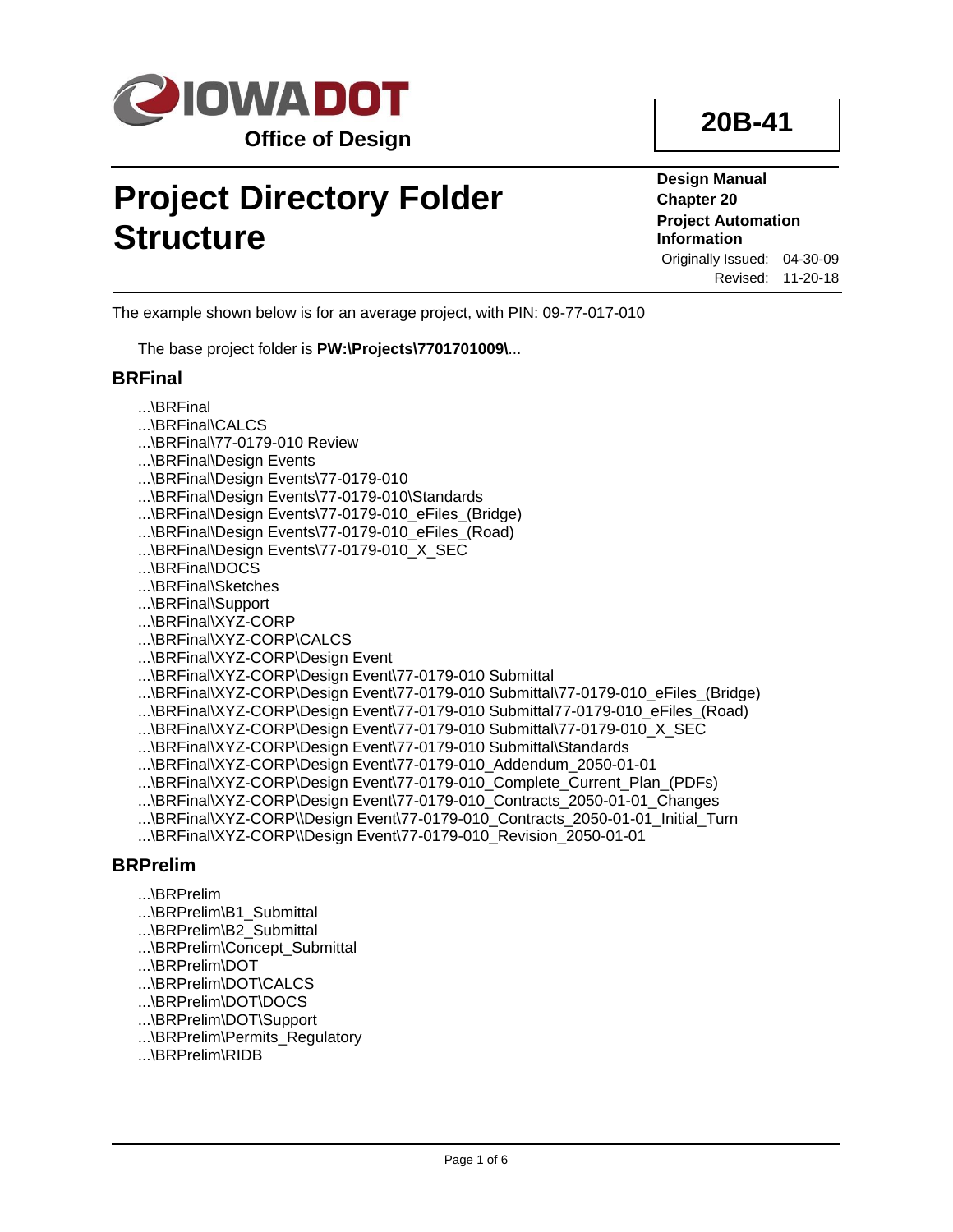#### **Concept**

- ...\Concept
- ...\Concept\B0Submittal
- ...\Concept\D0Submittal
- ...\Concept\IJR
- ...\Concept\IJR\Draft
- ...\Concept\IJR\Final
- ...\Concept\P0Submittal

#### **Construction**

...\Construction

#### **Design**

...\Design

**NOTE:** See chapter [20B-44](20B-44.pdf) for details on the Design folder's sub-folders file structure.

#### **DistrictDesign**

- ...\DistrictDesign
- ...\DistrictDesign\Design Events
- ...\DistrictDesign\Design Events\D2
- ...\DistrictDesign\Design Events\D3
- ...\DistrictDesign\Design Events\D4
- ...\DistrictDesign\Design Events\D5
- ...\DistrictDesign\Design Events\D6thru9\
- ...\DistrictDesign\Design Events\D6thru9\\_contractID\_Complete\_Current\_Plan\_(PDFs)
- ...\DistrictDesign\Design Events\D6thru9\ \_contractID\_Contracts\_2050-01-01\_Changes
- ...\DistrictDesign\Design Events\D6thru9\\_contractID\_Contracts\_2050-01-01\_Initial\_Turn-IN
- ...\DistrictDesign\Design Events\D6thru9\ contractID E Files (DataFiles)
- ...\DistrictDesign\Design Events\D6thru9\Addendum\_2050-01-01
- ...\DistrictDesign\Design Events\D6thru9\Revision\_2050-01-01
- ...\DistrictDesign\Design Events\DM5
- ...\DistrictDesign\DOCS
- ...\DistrictDesign\Estimates
- ...\DistrictDesign\SPREDSHT
- ...\DistrictDesign\TABTEXT

## **DistrictRCE**

...\DistrictRCE

#### **DistrictROW**

...\DistrictROW

#### **DistrictSurvey**

...\DistrictSurvey

#### **Geo**

- ...\Geo
- ...\Geo\DOCS
- ...\Geo\projdbs
- ...\Geo\rddbs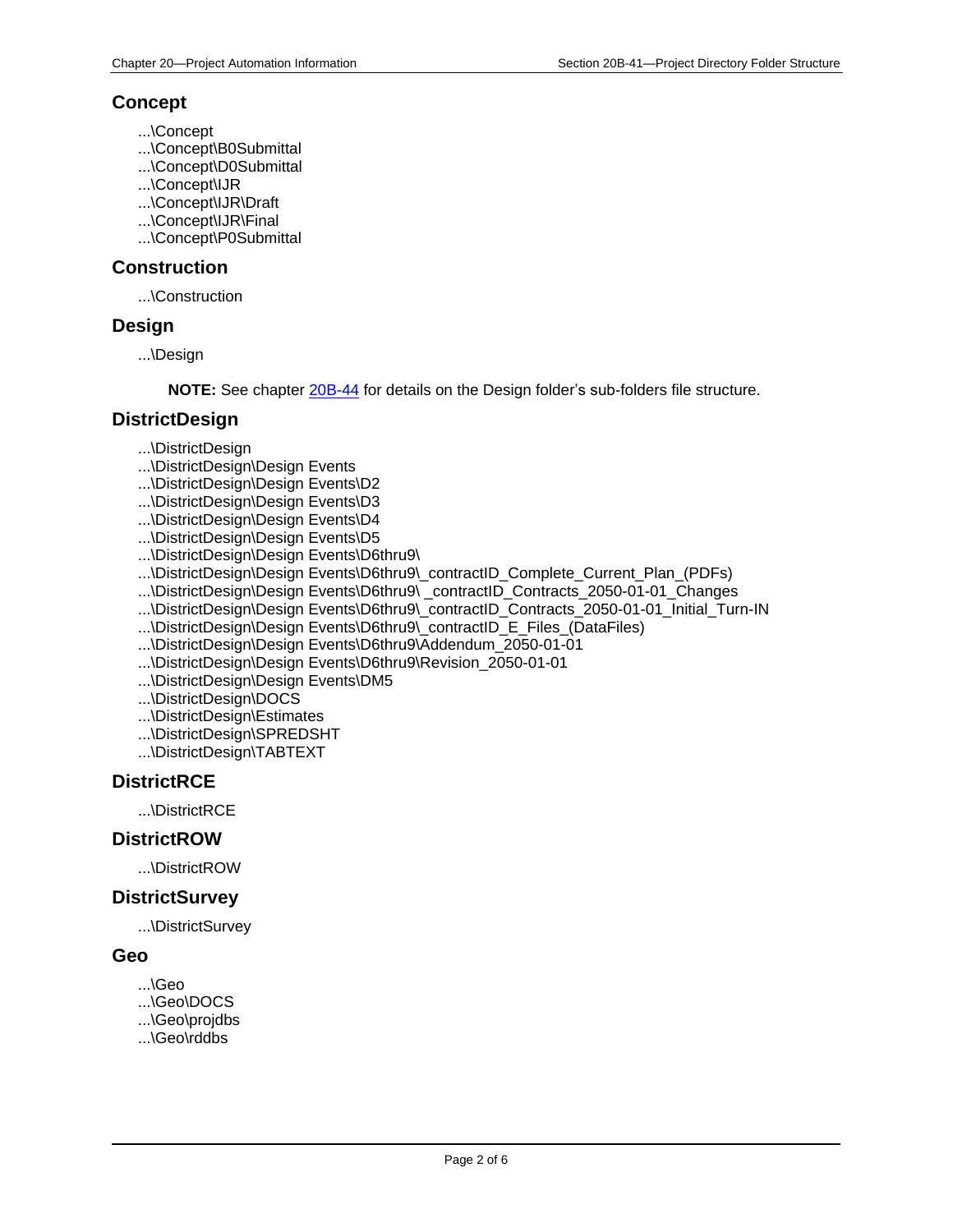## **OLE**

...\OLE

...\OLE\Air

...\OLE\Air\GIS

...\OLE\CommonFiles

...\OLE\CulturalResource

...\OLE\CulturalResource\Correspondence

...\OLE\CulturalResource\Correspondence\Consultant

...\OLE\CulturalResource\Correspondence\District

...\OLE\CulturalResource\Correspondence\FHWA

...\OLE\CulturalResource\Correspondence\SHPO

...\OLE\CulturalResource\Correspondence\Tribal

...\OLE\CulturalResource\GIS

...\OLE\CulturalResource\GIS\Final

...\OLE\CulturalResource\Meetings

...\OLE\CulturalResource\Meetings\Contacts

...\OLE\CulturalResource\Meetings\PMT

...\OLE\CulturalResource\Meetings\ProjectReview

...\OLE\CulturalResource\MOA-DAE

...\OLE\CulturalResource\Notes

...\OLE\CulturalResource\Photos

...\OLE\GIS

...\OLE\Location

...\OLE\Location\ConsultantFiles

...\OLE\Location\Cost\_Schedule

...\OLE\Location\Documents

...\OLE\Location\Documents\Contract

...\OLE\Location\Documents\Correspondence

...\OLE\Location\Documents\Images

...\OLE\Location\Documents\Interchanges

...\OLE\Location\Documents\P00

...\OLE\Location\Documents\Reports

...\OLE\Location\Documents\VE

...\OLE\Location\GIS

...\OLE\Location\GIS\Final

...\OLE\Location\GIS\Working

...\OLE\Location\LocationDesign

...\OLE\Location\ProjectMeetings

...\OLE\Location\ProjectMeetings\PAT

...\OLE\Location\ProjectMeetings\PMT

...\OLE\Location\ProjectMeetings\ProjectReview

...\OLE\Location\PublicMeetings

...\OLE\Location\TrafficData

...\OLE\Location\TrafficData\Crash

...\OLE\Location\TrafficData\Volumes

...\OLE\MitigationDesign

...\OLE\MitigationDesign\D0\_Pre\_Design\_Concept

...\OLE\MitigationDesign\D1\_Topographic\_Survey\_Request

...\OLE\MitigationDesign\D2\_Design\_Field\_Exam

...\OLE\MitigationDesign\D5\_Plans\_To\_ROW

...\OLE\MitigationDesign\E3&W5\_Plan\_Turn\_In

...\OLE\MitigationDesign\E3&W5\_Plan\_Turn\_In\Machine Control Grading Files

...\OLE\MitigationDesign\E3&W5\_Plan\_Turn\_In\Plan Turn In Revision History

...\OLE\MitigationDesign\GIS

...\OLE\MitigationDesign\GIS\Final

...\OLE\MitigationDesign\GIS\Working

...\OLE\MitigationDesign\GPS

...\OLE\MitigationDesign\NPDES\_NOI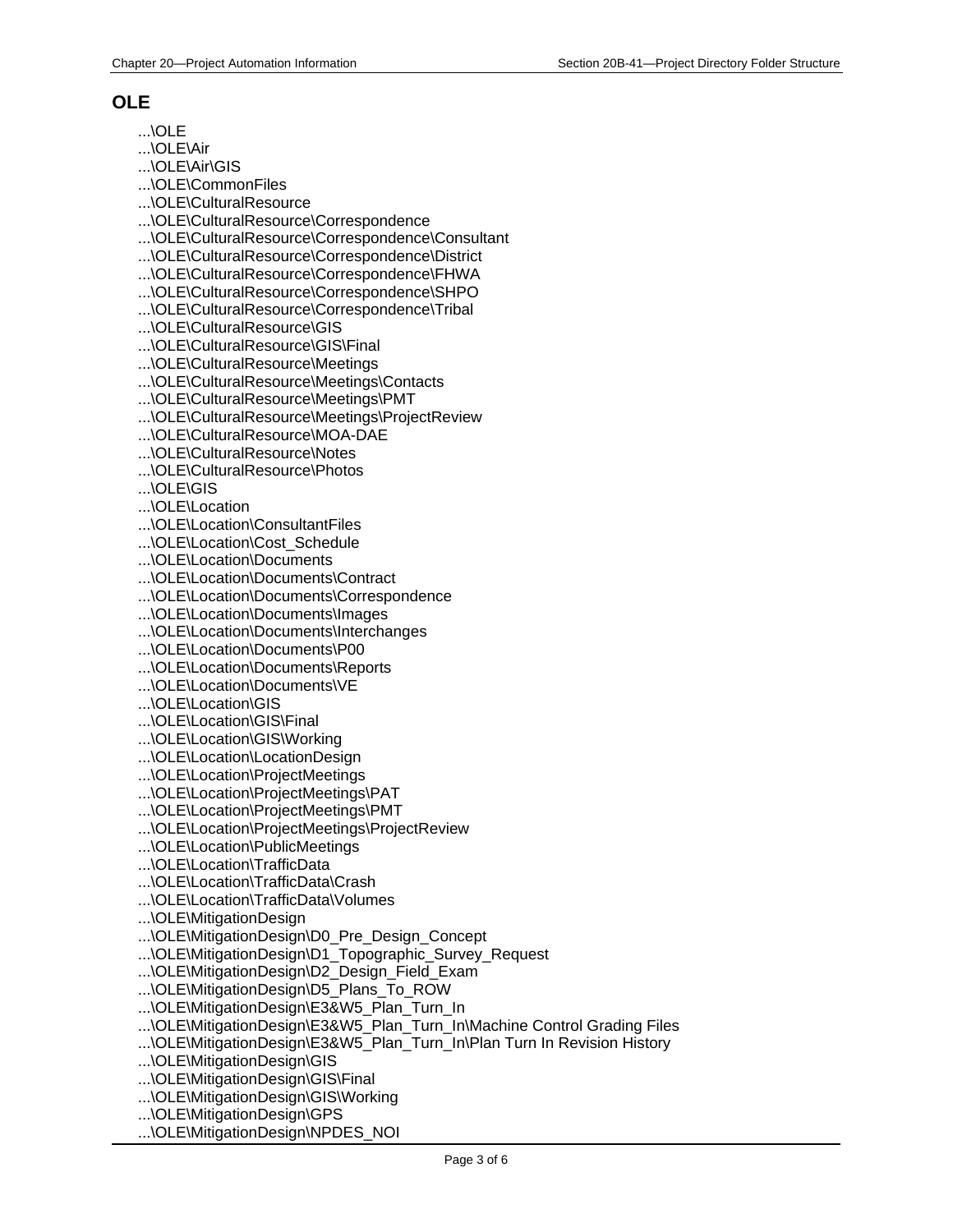...\OLE\MitigationDesign\S1\_Soil\_Survey\_Request ...\OLE\MitigationDesign\W6\_Post\_Const\_Report ...\OLE\NEPA ...\OLE\NEPA\000\_Consultants ...\OLE\NEPA\001\_Classification ...\OLE\NEPA\002\_Budget ...\OLE\NEPA\003\_Consultant\_Coordination ...\OLE\NEPA\004\_Schedule ...\OLE\NEPA\005\_Agency\_Coordination ...\OLE\NEPA\005\_Agency\_Coordination\005\_EC\_Letters\_to\_Agencies ...\OLE\NEPA\005\_Agency\_Coordination\005\_EC\_Responses\_from\_Agencies ...\OLE\NEPA\006\_CP\_NEPA\_404 ...\OLE\NEPA\006\_CP\_NEPA\_404\006\_CP1\_2 ...\OLE\NEPA\006\_CP\_NEPA\_404\006\_CP3 ...\OLE\NEPA\006\_CP\_NEPA\_404\006\_CP4 ...\OLE\NEPA\007\_Purpose\_and\_Need ...\OLE\NEPA\008\_Alternatives ...\OLE\NEPA\009 Section  $4(f)$  6(f) ...\OLE\NEPA\010\_Resource ...\OLE\NEPA\011\_Public\_Involvement(PI) ...\OLE\NEPA\012\_Tech\_Memos ...\OLE\NEPA\013\_PMT ...\OLE\NEPA\014\_Graphics ...\OLE\NEPA\015\_Photos ...\OLE\NEPA\016\_Planning\_Information ...\OLE\NEPA\017\_Notes ...\OLE\NEPA\018\_News\_Articles ...\OLE\NEPA\019\_Doc\_Prelim ...\OLE\NEPA\020\_Doc\_Final ...\OLE\NEPA\021\_NEPA\_Decision\_Doc\_(CE\_FONSI\_ROD) ...\OLE\NEPA\022\_Environmental\_Commitments ...\OLE\NEPA\023\_IJR\_IOR\_IJL ...\OLE\NEPA\GIS ...\OLE\NEPA\GIS\Final ...\OLE\NEPA\GIS\Working ...\OLE\Noise ...\OLE\Noise\ConsultantFiles ...\OLE\Noise\Correspondence ...\OLE\Noise\GIS ...\OLE\Noise\GIS\Final ...\OLE\Noise\GIS\Working ...\OLE\Noise\Maps ...\OLE\Noise\Photos ...\OLE\Noise\Technical Noise Analysis ...\OLE\Noise\TNM ...\OLE\PublicInvolvement ...\OLE\PublicInvolvement\PIM\_PH ...\OLE\PublicInvolvement\PIM\_PH\Advertisements ...\OLE\PublicInvolvement\PIM\_PH\Correspondence ...\OLE\PublicInvolvement\PIM\_PH\GIS ...\OLE\PublicInvolvement\PIM\_PH\LEP ...\OLE\PublicInvolvement\PIM\_PH\Notices\_Invitations ...\OLE\PublicInvolvement\PIM\_PH\PIM\_PH\_Materials ...\OLE\PublicInvolvement\PIM\_PH\Summary\_Transcript ...\OLE\RegulatedMaterials ...\OLE\RegulatedMaterials\F2 ...\OLE\RegulatedMaterials\F3 ...\OLE\RegulatedMaterials\GIS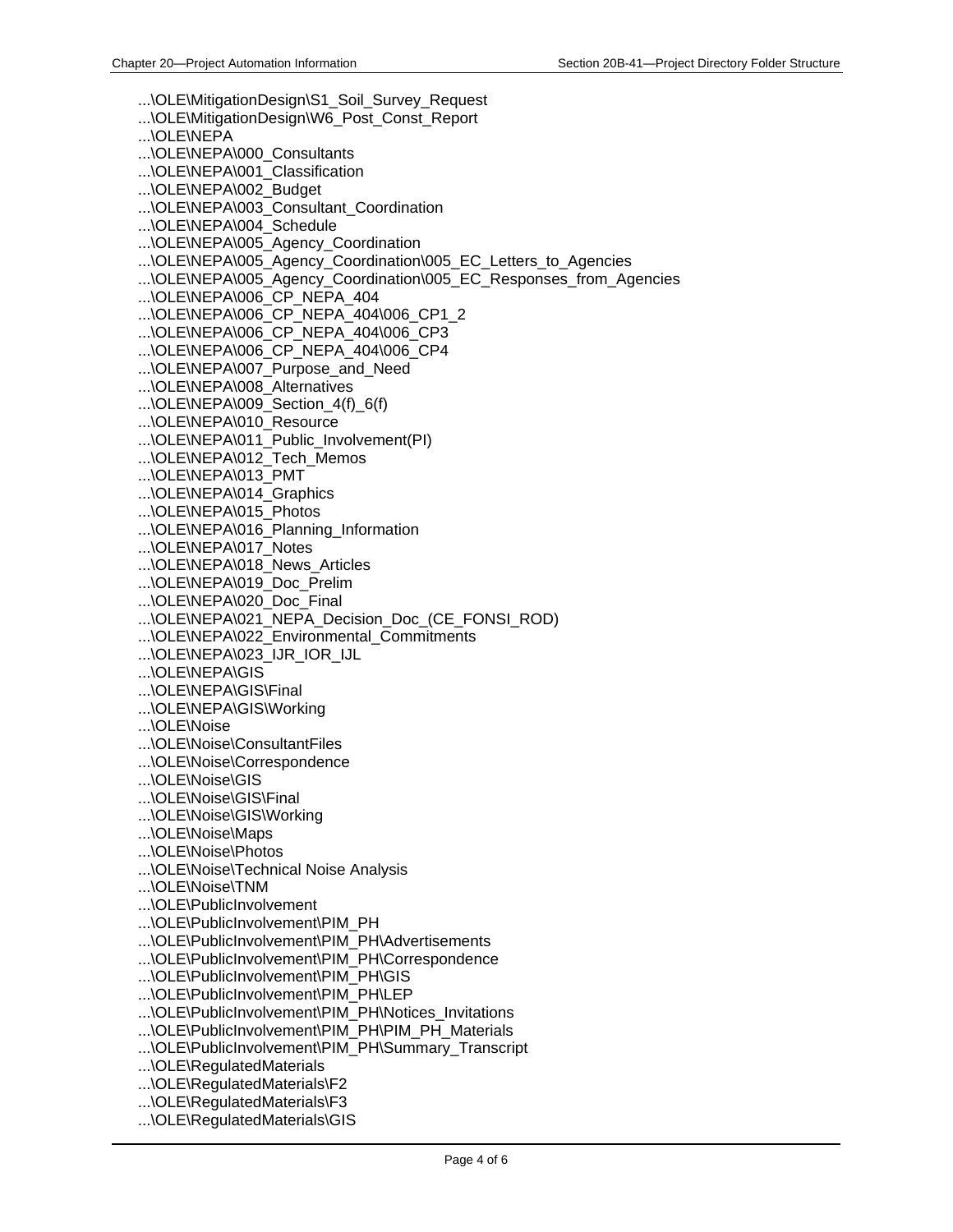- ...\OLE\RegulatedMaterials\GIS\Final
- ...\OLE\RegulatedMaterials\GIS\Working
- ...\OLE\RegulatedMaterials\Photos
- ...\OLE\RegulatedMaterials\Reports
- ...\OLE\RegulatedMaterials\SiteDocs
- ...\OLE\Threatened&Endangered
- ...\OLE\Threatened&Endangered\GIS
- ...\OLE\Threatened&Endangered\GIS\Final
- ...\OLE\Threatened&Endangered\GIS\Working
- ...\OLE\Wetlands
- ...\OLE\Wetlands\404Permit\_W04
- ...\OLE\Wetlands\Docs
- ...\OLE\Wetlands\GIS
- ...\OLE\Wetlands\GIS\Final
- ...\OLE\Wetlands\GIS\Working
- ...\OLE\Wetlands\Mitigation
- ...\OLE\Wetlands\Monitoring
- ...\OLE\Wetlands\Photos
- ...\OLE\Wetlands\W00
- ...\OLE\Wetlands\W01
- ...\OLE\Wetlands\W03\_PermitApp

#### **Photo**

- ...\Photo
- ...\Photo\AT
- ...\Photo\COMP
- ...\Photo\DOCS
- ...\Photo\Ortho
- ...\Photo\WORK

#### **PreDesign**

- ...\PreDesign\AsBuilts
- ...\PreDesign\Crashes
- ...\PreDesign\Docs
- ...\PreDesign\Draft
- ...\PreDesign\Final
- ...\PreDesign\Photos
- ...\PreDesign\Traffic

#### **PrelimSurvey**

...\PrelimSurvey

#### **Roadside**

- ...\Roadside
- ...\Roadside\DOCS
- ...\Roadside\TABTEXT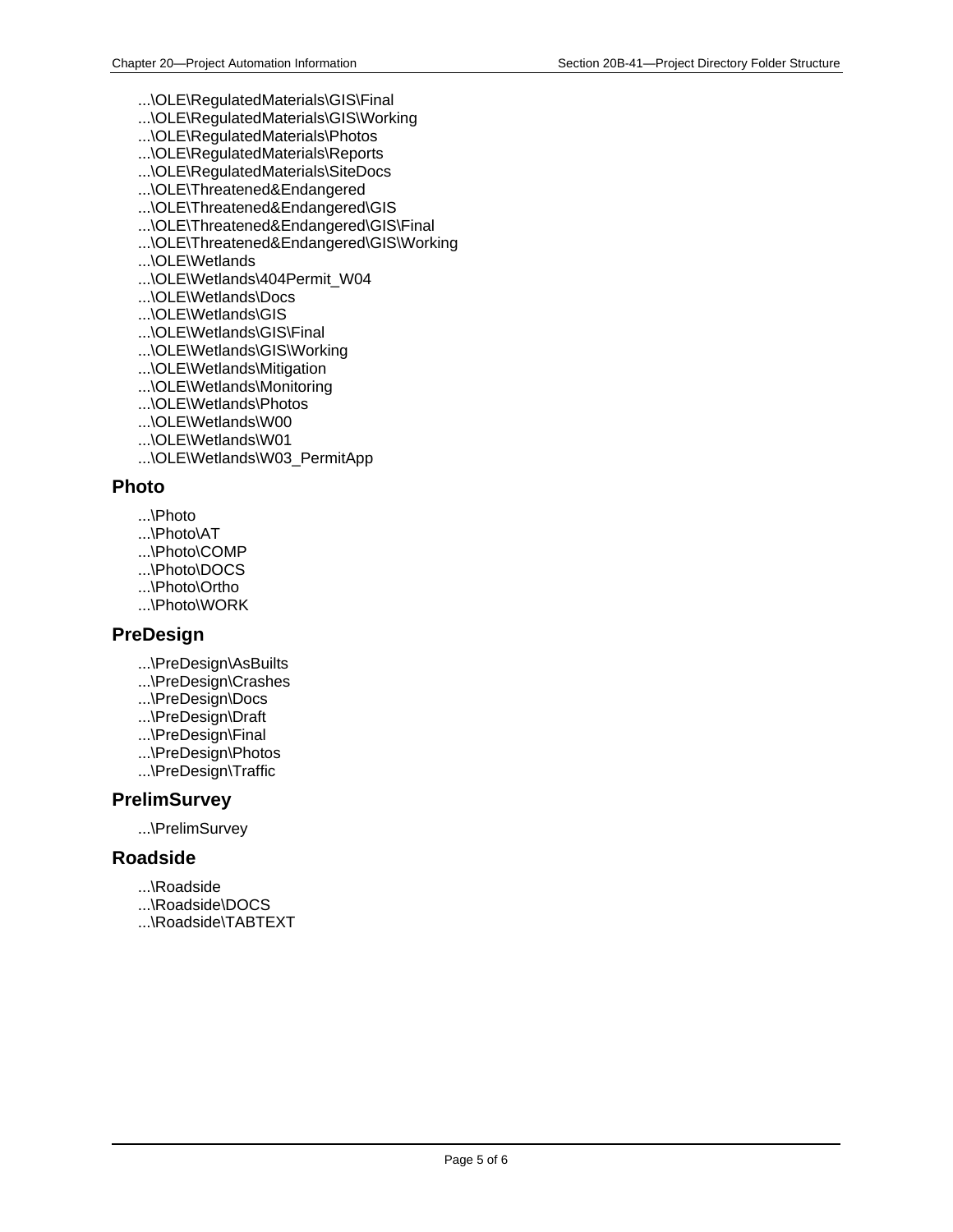#### **ROW**

- ...\ROW
- ...\ROW\Parcel Files
- ...\ROW\Parcel Files\ParcelTemplate
- ...\ROW\Parcel Files\ParcelTemplate\Acquisition
- ...\ROW\Parcel Files\ParcelTemplate\Appraisal
- ...\ROW\Parcel Files\ParcelTemplate\Condemnation
- ...\ROW\Parcel Files\ParcelTemplate\Condemnation\Correspondence
- ...\ROW\Parcel Files\ParcelTemplate\Design
- ...\ROW\Parcel Files\ParcelTemplate\Payment & Audit
- ...\ROW\Parcel Files\ParcelTemplate\Property Management
- ...\ROW\Parcel Files\ParcelTemplate\Relocation
- ...\ROW\Parcel Files\ParcelTemplate\Title & Closing
- ...\ROW\Parcel Files\ParcelTemplate\Title & Closing\Correspondence
- ...\ROW\Plans & Displays
- ...\ROW\Project Information

#### **Soils**

- ...\Soils
- ...\Soils\ANALYSIS
- ...\Soils\DOCS
- ...\Soils\GPS
- ...\Soils\S1Submittal
- ...\Soils\S2Submittal
- ...\Soils\S3Submittal
- ...\Soils\S4Submittal
- ...\Soils\SPREDSHT

### **Traffic & Safety**

- ...\TrafficAndSafety\TrafficEngineering
- ...\TrafficAndSafety\TrafficEngineering\Lighting
- ...\TrafficAndSafety\TrafficEngineering\Lighting\Calcs
- ...\TrafficAndSafety\TrafficEngineering\Lighting\Docs
- ...\TrafficAndSafety\TrafficEngineering\Signals
- ...\TrafficAndSafety\TrafficEngineering\Signing
- ...\TrafficAndSafety\AccessManagement
- ...\TrafficAndSafety\Safety

#### **Utilitites**

- ...\Utilities
- ...\Utilities\Central
- ...\Utilities\District
- ...\Utilities\PrelimSurvey
- ...\Utilities\SpatialData